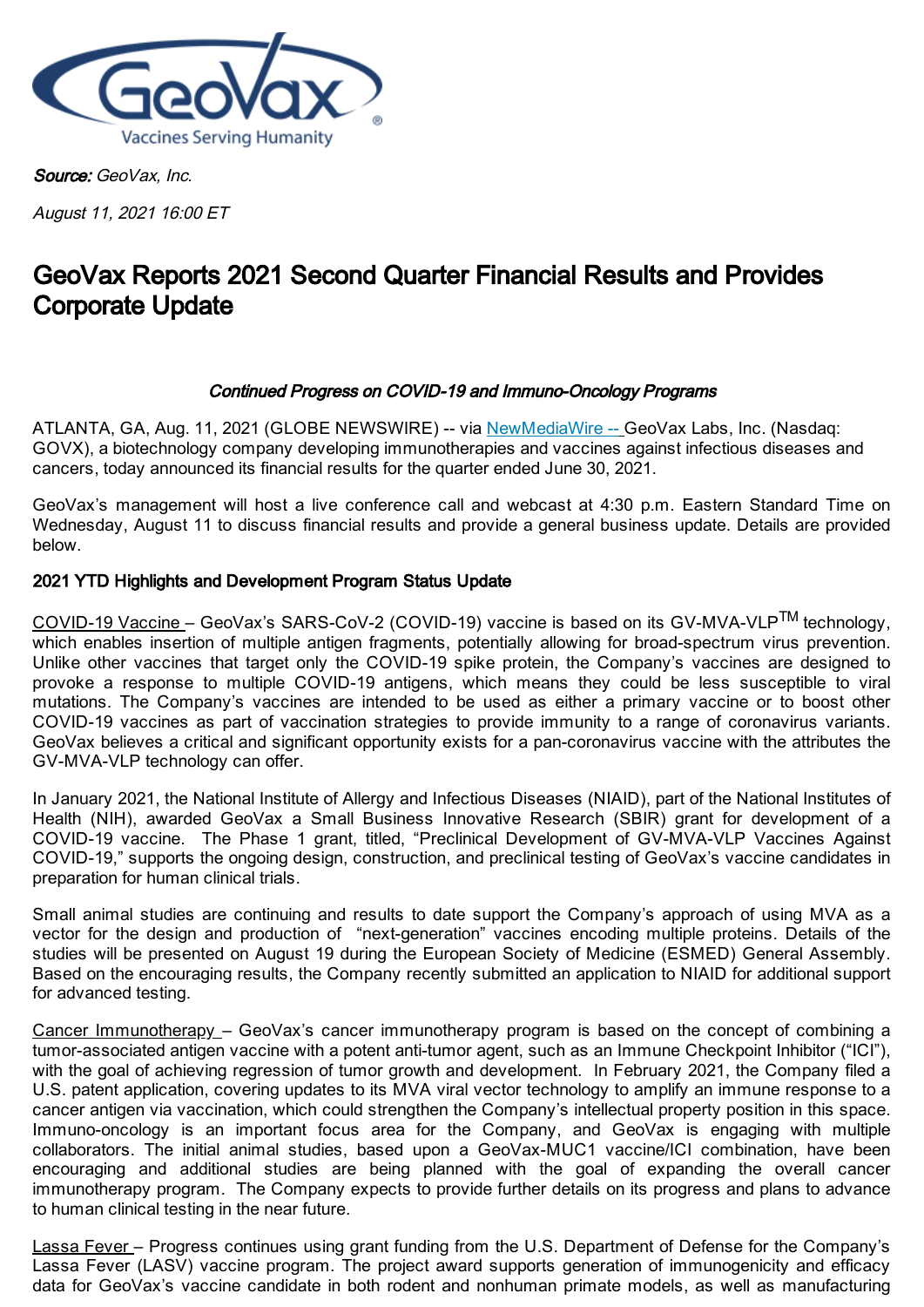process development and cGMP production of vaccine seed stock in preparation for human clinical trials. This work is in collaboration with U.S. Army Medical Research Institute of Infectious Diseases (USAMRIID) and the Geneva Foundation. Technical issues associated with the manufacturing process combined with the limited availability of nonhuman primates have resulted in delays to this program, but the work is advancing and results are now expected to be available in late 2021 or early 2022.

Sudan ebolavirus and Marburg virus – In July 2021, GeoVax announced results of preclinical efficacy studies of its Sudan ebolavirus (SUDV) vaccine candidate (MVA-VLP-SUDV). Immunogenicity and efficacy of MVA-VLP-SUDV were tested in a guinea pig lethal challenge model, in which asingle intramuscular dose of the GeoVax vaccine protected 100% of animals challenged with a lethal dose of SUDV. A comparison between prime and prime-boost vaccinations of guinea pigs showed that both regimens elicited SUDV-specific binding and neutralizing antibody responses, and that the second immunization enhanced these responses. Challenge of vaccinated animals with guinea pig-adapted SUDV demonstrated complete protection against death and disease by the prime and the prime-boost regimens. This is the first report that a replication-deficient MVA vector may confer full protection against SUDV after a single dose. This work was conducted in collaboration with researchers at the University of Texas Medical Branch (UTMB).

Separately, GeoVax is leading a multi-party collaboration for the development of its (SUDV) and Marburg virus (MARV) vaccine candidates. The collaboration, between GeoVax, researchers at UTMB and Battelle Memorial Institute, utilizes the suite of preclinical services from NIAID. Under the collaboration, GeoVax's SUDV and MARV vaccine candidates are being tested for immunogenicity and efficacy in the benchmark nonhuman primate model. This work builds uponearlier studies in rodents and nonhuman primates for the Company's Ebola virus (EBOV) vaccine candidate that demonstrated 100% protection against a lethal dose of EBOV following a single immunization. The Company expects to announce additional results during the second half of 2021.

Malaria Vaccine – Exploratory studies in collaboration with the Burnet Institute in Australia and Leidos, Inc. have been encouraging.We continue to evaluate advancing this program into formal product development since a Malaria vaccine is not currently a product development initiative.

HIV Vaccine Programs – NIAID has funded multiple clinical trials of GeoVax's HIV preventive vaccine (GOVX-B11) through the HIV Vaccine Trials Network (HVTN). The next planned trial (HVTN 132) is designed to further evaluate the safety and immunogenicity of adding "protein boost" components to the GOVX-B11 vaccination regimen. The start of HVTN 132 has been delayed due to COVID-19, and the Company awaits further information from NIAID and HVTN on when the trial may commence. The Company is also part of efforts to develop a combination therapy to induce remission in HIV-positive individuals (a "functional cure"). In August 2020, a consortium led by researchers at the University of California, San Francisco (UCSF) began enrolling patients in a Phase 1 human clinical trial using our vaccine as part of a combination therapy intended to induce remission in HIV-positive individuals. Similar to HVTN 132, this trial has been affected by the pandemic, so we await further information regarding the status of patient enrollment and trial results. Our prior collaboration with American Gene Technologies International, Inc. (AGT) was recently discontinued due to AGT's remodeling of their clinical trial plans, but the Company remains open to additional collaborations.

Intellectual Property – In February 2021, GeoVax filed international and U.S. patent applications in our key focus areas of SARS-CoV-2 (COVID-19) and cancer immunotherapy, and in July 2021 the Company announced the issuance of a U.S. patent covering our Hepatitis B vaccine. Following these filings, GeoVax's wholly owned, coowned, and in-licensed intellectual property portfolio now stands at over 70 granted or pending patent applications spread over 20 patent families.

## Management Commentary

David Dodd, GeoVax's Chairman and CEO, commented, "We remain enthusiastic about our development programs and expect several data announcements in the forthcoming weeks and months, most notably in our program areas of COVID-19, Lassa Fever virus, Sudan/Marburg virus and immuno-oncology. As with many other companies, the continuing COVID-19 pandemic has affected the timelines for some of our programs, most notably our HIV program. In addition, third-party technical disruptions have resulted in delays in completing various contracted animal studies. I look forward to sharing news of our progress as those studies are completed and other events occur. We remain encouraged and focused on completing these studies as soon as possible and announcing the various results.

"With our funding events from 2020 and early 2021, we are well-positioned to advance several of our development programs, with a continued focus on our COVID-19 vaccine and our cancer immunotherapy programs. The additional capital is allowing us to make infrastructure and personnel investments, as well as funding commitments in support of other programs, including manufacturing process development with a view toward cost-effective, large-scale production for clinical and commercial distribution. Our focus and goal is to advance into clinical development both within the areas of infectious diseases and immuno-oncology, providing significant potential growth in value for our shareholders while providing new vaccines and therapies for critical areas of health worldwide," concluded Mr. Dodd.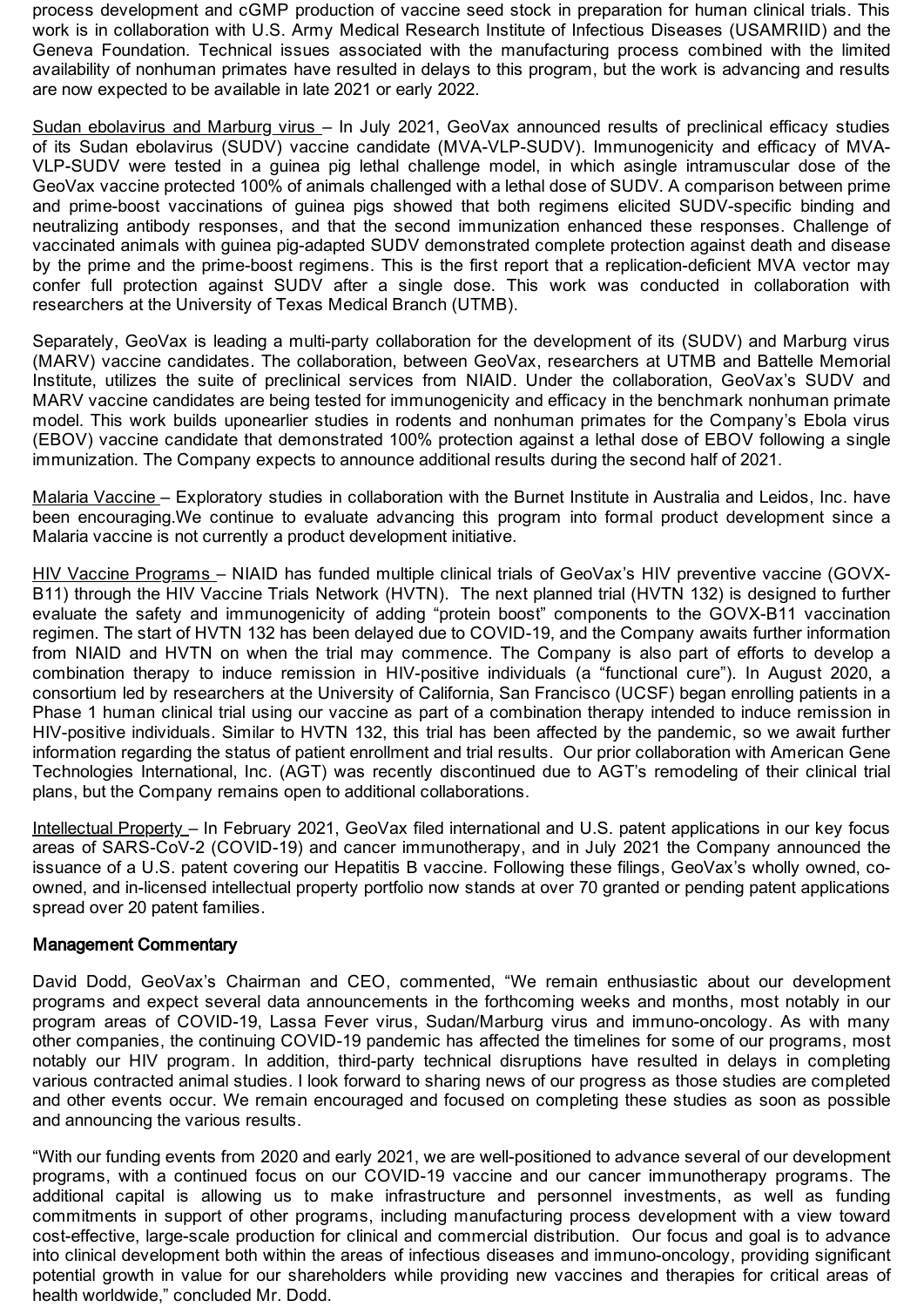#### Financial Review

GeoVax reported a net loss of \$1,314,033 (\$0.21 per share) for the three months ended June 30, 2021, compared to a net loss of \$455,204 (\$0.66 per share) for the same period in 2020. For the six months ended June 30, 2021, the Company's net loss was \$2,876,811 (\$0.49 per share) as compared to a net loss of \$1,050,898 (\$2.27 per share) in 2020.

Grant and collaboration revenues were \$79,708 and \$190,125 for the three-month and six-month periods of 2021, respectively, as compared to \$440,602 and \$1,156,579 reported for the comparable periods of 2020. The 2021 period reflects amounts related to our grant from NIH in support of our COVID-19 vaccine program, while the 2020 period reflects amounts related to our grant from the U.S. Department of Defense (DoD) for our Lassa Fever vaccine and our collaboration with Leidos, Inc. for its malaria vaccine program. As of June 30, 2021, there is \$275,302 of approved funds remaining and available for use related to the COVID-19 and Lassa Fever grants.

Research and development expenses were \$832,835 and \$1,435,618 for the three-month and six-month periods of 2021, respectively, as compared to \$461,421 and \$1,270,357 for the comparable periods of 2020, with the increases primarily related to our COVID-19 vaccine program, manufacturing process development, and a generally higher level of activity, offset in part by the timing and amount of external expenditures related to our government grants. General and administrative expenses were \$733,499 and \$1,805,209 for the three-month and six-month periods of 2021, respectively, as compared to \$427,292 and \$929,637 for the comparable periods of 2020, with the increase primarily attributable to higher Delaware franchise taxes; legal, accounting and patent costs; insurance costs; consulting fees; Nasdaq listing fees; investor relations costs; and personnel costs.

Other income (expense) was \$172,593 and \$173,891 for the three-month and six-month periods of 2021, respectively, as compared to \$(7,093) and \$(7,483) for the comparable periods of 2020. The 2021 periods include a \$172,056 gain on extinguishment of debt, reflecting forgiveness of the Company's loan pursuant to the Paycheck Protection Program.

GeoVax reported cash balances of \$19.5 million at June 30, 2021, as compared to \$9.9 million at December 31, 2020. Contributing to the increase in cash balances were net proceeds of \$9.4 million from the sale of 1,644,000 shares of common stock, and \$3.2 million from the exercise of warrants to purchase 690,034 shares of common stock.

Summarized financial information is included below. Further information concerning the Company's financial position and results of operations are included in its Quarterly Report on Form 10-Q filed with the Securities and Exchange Commission.

## Conference Call

Management will host a conference call at 4:30 p.m. ET on Wednesday, August 11, 2021 to review financial results and provide an update on corporate developments. Following management's formal remarks, there will be a question and answer session.

Participants are asked to register for the call via the following link: [https://dpregister.com/sreg/10159241/ebf4d52ffa](https://www.globenewswire.com/Tracker?data=_OJuxjxOyZUnrBPcFPYEmudRcp2HJof2rnBPA2EW3NG730BCQAThZOXmt39ca5-PkJphpzbyBrGzc8H9CkjTwh__QBswyU0CJKjtqgWgptMS7HgVNmolzp0jSwQUFDCsyCSoPwDUEY0rPvkDZmK4ssC6qzHBuHM7sb4ybsMX7IU=)

Please note that registered participants will receive their dial-in number upon registration and will dial directly into the call without delay. Those without Internet access or who are unable to pre-register may dial in by calling 1- 866-777-2509 (domestic) or 1-412-317-5413 (international). All callers should dial in approximately 10 minutes prior to the scheduled start time and ask to be joined into the GeoVax Labs call.

The conference call will be available through a live webcast found here: [https://services.choruscall.com/mediaframe/webcast.html?webcastid=xxw5fkQ6](https://www.globenewswire.com/Tracker?data=_OJuxjxOyZUnrBPcFPYEmrgp6HTZPgTTAdCEPTgD3-RwhsIITpyaN1nkIf14I53_TjimVt_LeAppfc7tKI-9-ufQWb5SrGzCO7c4nvC3-ag_4JOKkABa02zcVOGxPzckCeqo7bxfWKOkoikS_QQxxbIOylNtIzkGR3vzkXzivKTq4MSBeHRSzdaMpQuPwLzwVAxbLEouI6LcpFzKlFNubMHmb7bgtwUtHkabKK662jM=)

A webcast replay of the call will be available via the same link as the live webcast approximately one hour after the end of the call through November 11, 2021. A telephonic replay of the call can be accessed by calling 1-877- 344-7529 (domestic) or 1-412-317-0088 (international) and using access code 10159241. The telephonic replay will be available until August 25, 2021.

#### About GeoVax

GeoVax Labs, Inc. is a clinical-stage biotechnology company developing human vaccines against infectious diseases and cancer using a novel patented Modified Vaccinia Ankara-Virus Like Particle (MVA-VLP) based vaccine platform. On this platform, MVA, a large virus capable of carrying several vaccine antigens, expresses proteins that assemble into VLP immunogens in the person receiving the vaccine. The production of VLPs in the person being vaccinated can mimic virus production in a natural infection, stimulating both the humoral and cellular arms of the immune system to recognize, prevent, and control the target infection. The MVA-VLP derived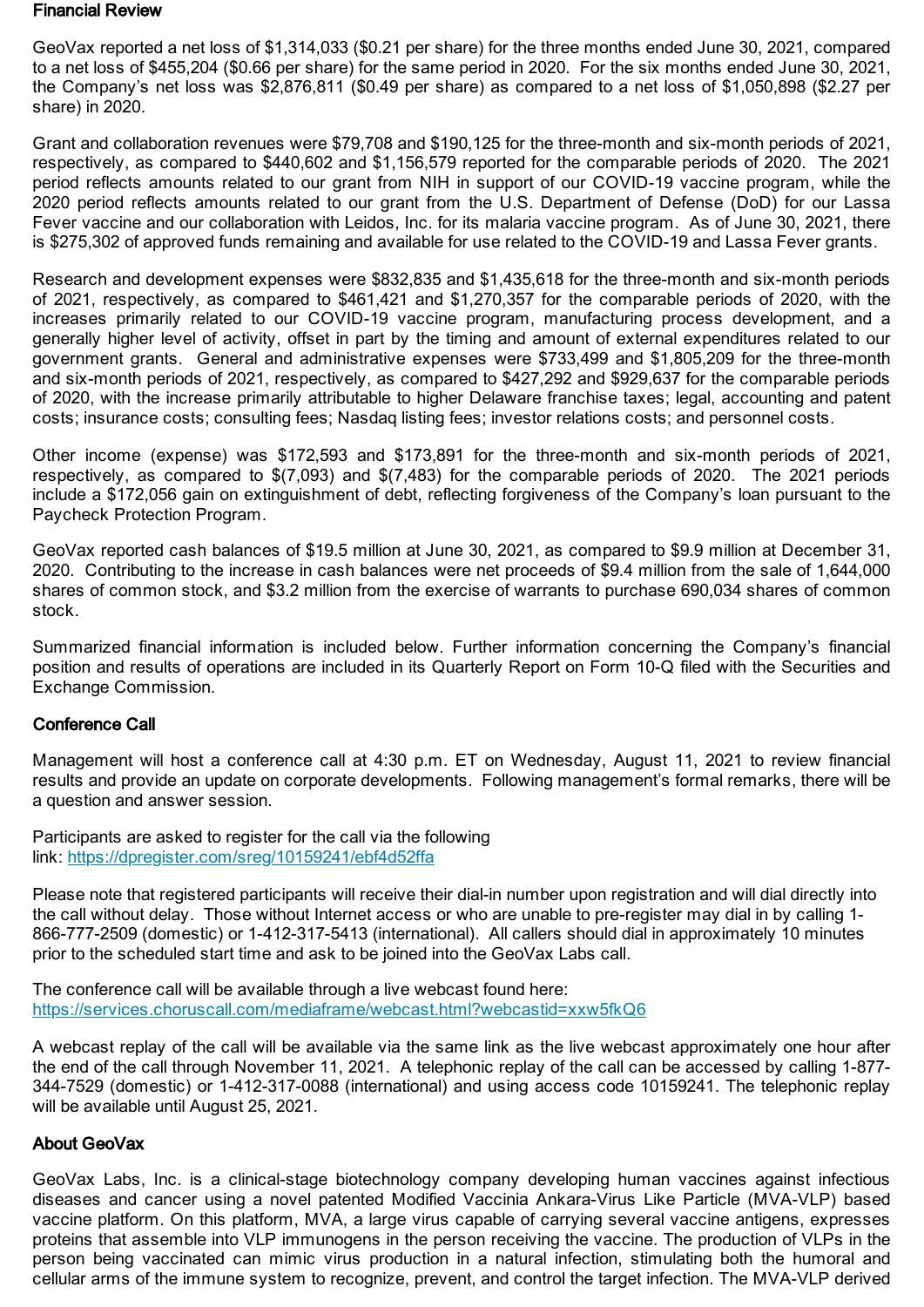vaccines can elicit durable immune responses in the host similar to a live-attenuated virus, while providing the safety characteristics of a replication-defective vector.

GeoVax's current development programs are focused on preventive vaccines against COVID-19, Zika Virus, hemorrhagic fever viruses (Ebola, Sudan, Marburg, and Lassa), HIV, and malaria, as well as therapeutic vaccines against multiple cancers. The Company has designed a preventive HIV vaccine candidate to fight against the subtype of HIV prevalent in the commercial markets of the Americas, Western Europe, Japan, and Australia; human clinical trials for this program are managed by the HIV Vaccine Trials Network (HVTN) with the support of the National Institutes of Health (NIH). GeoVax's HIV vaccine is also part a separate collaborative effort to apply its vaccine approach toward a functional cure for HIV.

### Forward-Looking Statements

This release and the related conference call contain forward-looking statements regarding GeoVax's business plans and financial results. The words "believe," "may," "estimate," "continue," "anticipate," "intend," "should," "plan," "could," "target," "potential," "is likely," "will," "expect" and similar expressions, as they relate to us, are intended to identify forward-looking statements. We have based these forward-looking statements largely on our current expectations and projections about future events and financial trends that we believe may affect our financial condition, results of operations, business strategy and financial needs. Actual results may differ materially from those included in these statements due to <sup>a</sup> variety of factors, including whether: GeoVax and its collaborators are able to complete their work within the expected timeframes, GeoVax is able to obtain the patent protection sought, GeoVax's COVID-19 vaccines can provoke responses to multiple COVID-19 antigens, and those vaccines can be used effectively as <sup>a</sup> primary or booster to other COVID-19 vaccines, GeoVax's viral vector technology adequately amplifies immune responses to cancer antigens, GeoVax can develop and manufacture its vaccines with the desired characteristics in <sup>a</sup> timely manner, GeoVax's vaccines will be safe for human use, GeoVax's vaccines will effectively prevent targeted infections in humans, GeoVax's vaccines will receive regulatory approvals necessary to be licensed and marketed, GeoVax raises required capital to complete vaccine development, there is development of competitive products that may be more effective or easier to use than GeoVax's products, GeoVax will be able to enter into favorable manufacturing and distribution agreements, the impact of the COVID-19 pandemic continues, and other factors, over which GeoVax has no control.

Further information on our risk factors is contained in our registration statement on Form S-3 and the periodic reports on Form 10-Q and Form 10-K that we have filed and will file with the SEC. Any forward-looking statement made by us herein speaks only as of the date on which it is made. Factors or events that could cause our actual results to differ may emerge from time to time, and it is not possible for us to predict all of them. We undertake no obligation to publicly update any forward-looking statement, whether as <sup>a</sup> result of new information, future developments or otherwise, except as may be required by law.

#### Contact:

GeoVax Labs, Inc. investor@geovax.com 678-384-7220

## FINANCIAL TABLES FOLLOW

## GEOVAX LABS, INC. Condensed Consolidated Statements of Operations Information

(amounts in thousands, except per share data)

|                                                    |     | Three Months Ended Six Months Ended<br>June 30, |     |      |       | June 30, |         |  |
|----------------------------------------------------|-----|-------------------------------------------------|-----|------|-------|----------|---------|--|
|                                                    |     | 2021<br>2020                                    |     | 2021 |       | 2020     |         |  |
| Grant and collaboration<br>revenue                 | S   | 80                                              | \$  | 441  | \$    | 190      | \$1,157 |  |
| Operating expenses:<br>Research and<br>development | 833 |                                                 | 462 |      | 1,436 |          | 1,270   |  |